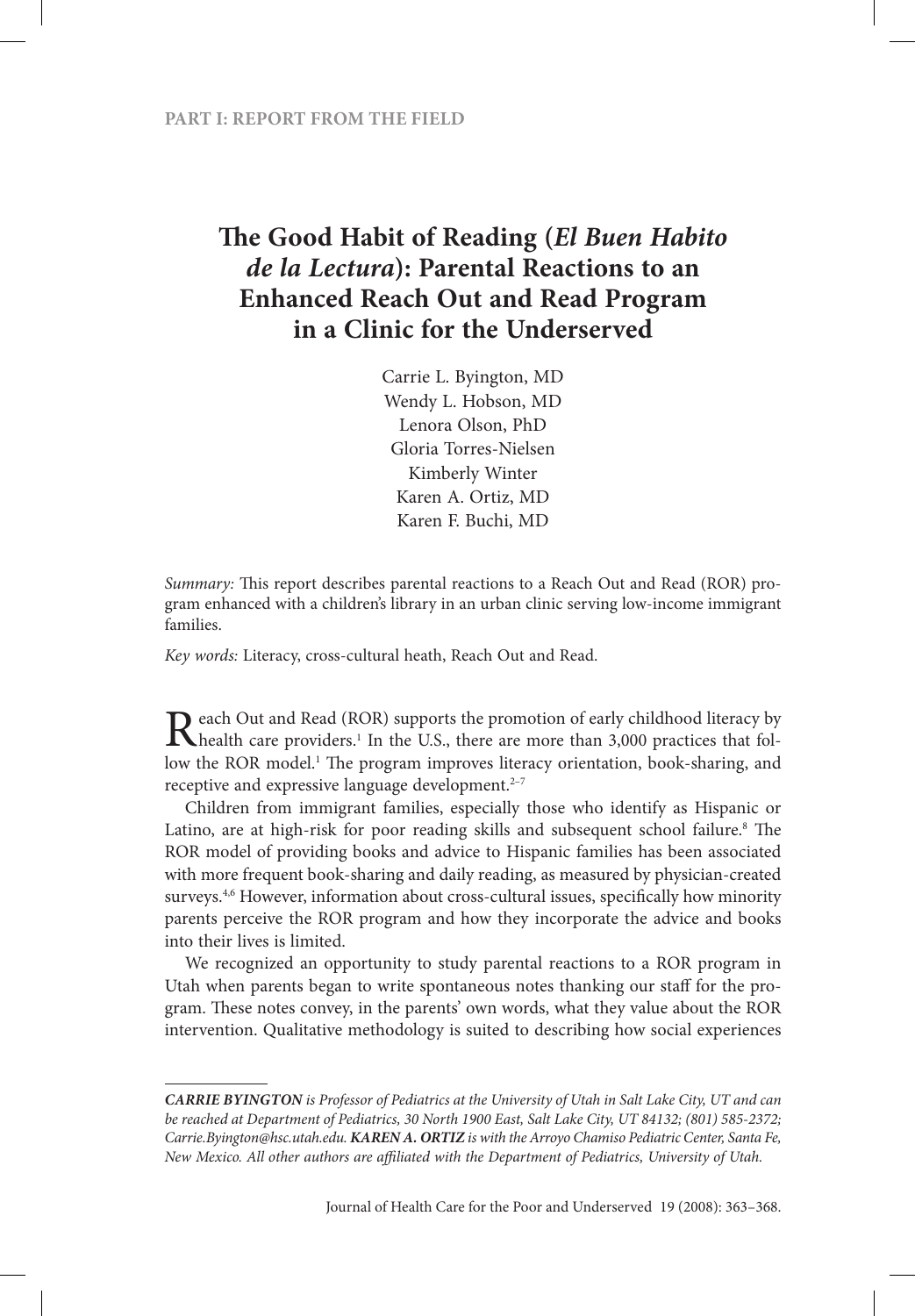are given meaning, particularly for individuals who are marginalized or oppressed,<sup>9,10</sup> so we used qualitative methods to study 133 notes submitted between 2003–2004. The major question we asked was: What is of value to families participating in a ROR intervention in an urban pediatric clinic serving low-income, Spanish-speaking immigrants? The work was reviewed and classified as exempt by the Institutional Review Board at the University of Utah.

**Location and identification of participants**. The work described here took place in a primary care clinic for underserved women and children in Salt Lake County. The pediatric clinic is staffed by four academic generalists and is a continuity clinic site for the University of Utah pediatric residents. The majority of attending and resident physicians are bilingual in English and Spanish, but all are native speakers of English.

Over 80% of the children served at the clinic are from families whose origin is Mexico and who primarily speak Spanish. A previous study established that 57% of our Hispanic/Latino parents had less than a high school education and average annual household incomes of about \$14,000.11 Approximately 75% of the children are enrolled in Medicaid and 25% are uninsured.

The clinic has been a ROR practice since 1998, and documented 3,598 ROR visits in 2004. Our program incorporates several cultural adaptations. For Spanish-speaking families, all literacy interventions are initially offered in Spanish, with bilingual books introduced subsequently. This supports parents' desire to maintain ties with their native language; a strong foundation in the native language also helps with the acquisition of English as a second language.12 The physicians instruct parents to look at books rather than to read books with their children. This subtle difference allows parents with low literacy to feel comfortable with the intervention. The physician instructs parents on how to use the pictures in the book pointing out objects, colors, and actions (*dialogic reading*).13 Finally, in 1998, we opened a children's library, staffed by a bilingual librarian, to address the barriers to public library use that we noticed in practice, including the assumptions that: 1) libraries are not for children, 2) public libraries are not free, and 3) U.S. citizenship is required to use the library.<sup>11</sup> Our library is open every day and contains 3,000–5,000 children's books. A child may take a book to keep each time he or she visits. The library is the focal point for literacy activities such as monthly story-time and is a source of public library cards and literacy resources. Each month 400–500 books are taken from the library.

**Themes contained in the thank you notes**. *Theme 1*. Almost all letters thanked the program for giving children books. Comments such as, "Thank you for these books, each one means so much to me and to my family" and "Thank you for the books you have here. The best thing is that my children can read them at home," were found in the notes*.*

Parents recognized the opportunities the ROR program provided for their children and families. They were grateful for the opportunity to own books. One parent wrote, "Every book you give our children is a treasure for them," while another parent wrote "Thank you for the opportunity for our children to own their own books."

Several parents commented that they appreciated the bilingual books available in the clinic. A Spanish-speaking mother wrote, "Thank you for having books that help us to learn English." Participants emphasized the importance of bilingual materials for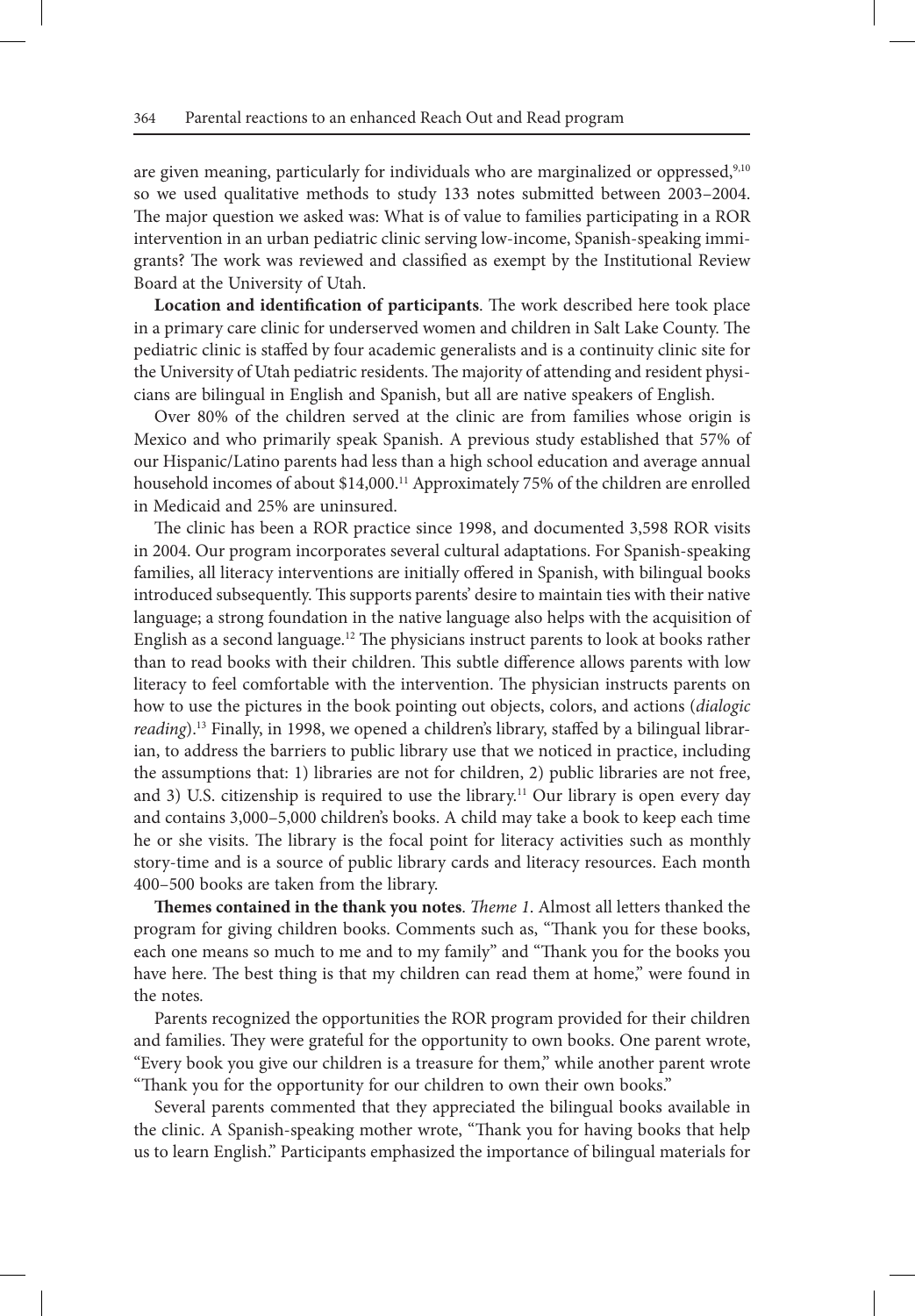learning English. One person described her feelings this way: ". . . Thank you for the opportunity you give Latinos to learn to read and speak English. Thank you for the books that are simple to understand. I can assure that these books are of vital importance for us as Latinos and they form a fundamental base for the growth of our children." Another parent wrote, "Thank you for the opportunity to come together, learn, and enjoy reading in English and Spanish."

Families appreciated the books and activities offered in the library. Many parents noted that they had used the clinic library for years and that they would visit the library without a medical appointment. Some comments specific to the library include: "Thank you for this marvelous island where our children are inspired to become readers" and "Thank you for letting us share these moments in the library. Our girls like to come and choose a book and share with us what it contains on each page." One mother wrote: "My girls benefit very much from this program and they love to read. They do not miss an opportunity, we visit the library every time we come to the clinic."

Families appreciated the literacy advice given by physicians and staff. For many, the advice was new. For example, one immigrant father wrote: "When we came to this country we experienced many radical changes, but one of the biggest changes was the advice to constantly work to read with our children . . . ." Several fathers commented that the advice they received from the ROR program was important to them as heads of households and helped them understand the importance of supporting reading. One father wrote of his wife, "My wife is now dedicated to always taking time to read with the children." Another father stated: "Your actions have motivated me as father of the family to learn new methods to teach my children."

*Theme 2: Benefits to children and the family*. Parents believed the ROR program promoted the good habit of reading, or "*el buen habito de la lectura*." One mother noted, "This program helps so many children and encourages them to read and write." Parents attributed developmental gains by their children to the ROR program. One father commented, "It is incredible the development of imagination that has resulted from the good habit of reading." One mother stated, "Every time my daughter comes to the library, I can see she is more interested in looking at the books."

Another benefit parents reported was that the ROR program was motivation for children to come to the clinic. One mother commented, "The reading program motivates my child to come to the clinic because she knows that we will pass by the library, she will get a book, and we will pass a good moment there." Another mother wrote, "My son loves the library. It is a good incentive to come to the clinic."

*Theme 3: Positive perceptions of the clinic staff*. Parents reported that the presence of the ROR program in the clinic demonstrated "special attention to children" and "respect for the family." Parents described the program as "marvelous," "fabulous," "stupendous," and "incredible." One parent wrote of the ROR physicians: "Thank you for your dedication to our children and your professionalism." In addition to thanks, the notes frequently included comments requesting God's blessing for the physicians and the staff. One note contained the following blessing: "God bless you for helping children who need to learn to read and write." Other comments recognized the work involved in keeping a ROR program going, and gave encouragement to continue. One father wrote: "I was a teacher in my country; that is why I understand the importance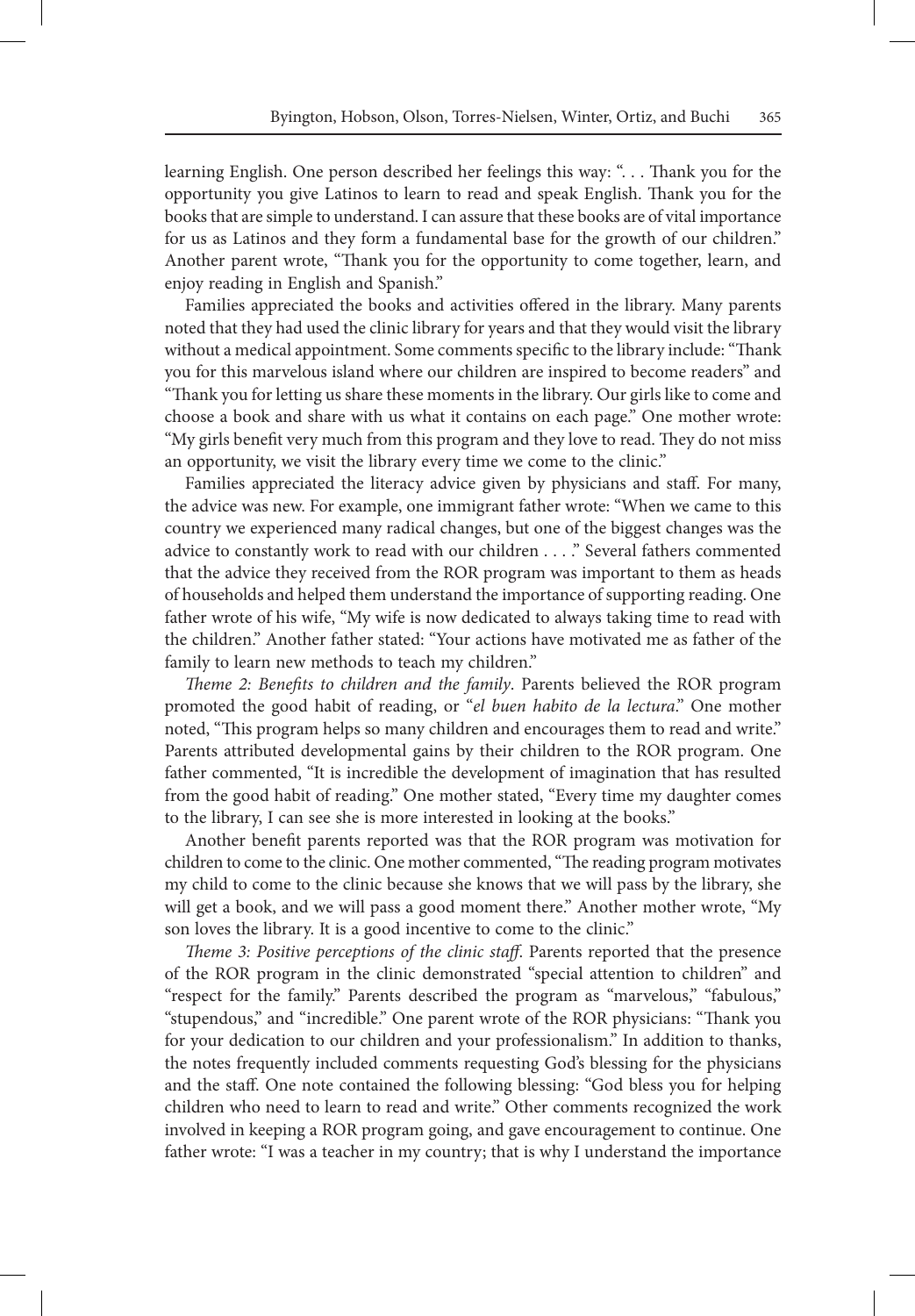of these programs and how much effort and investment are required to succeed. Keep on doing such a great effort. Congratulations."

## **Discussion**

This report describes the spontaneous reactions of low-income immigrant families to a ROR program. The availability of thank you notes in our setting allowed us to examine what parents valued about the program.

Literacy promotion may improve physician-family relationships in cross-cultural settings. Parents perceived the physicians and staff of the clinic as particularly interested in and dedicated to the welfare of their children because of the ROR program. Parents stated the ROR program demonstrated respect for the family. These are important qualities in establishing a trusting relationship between physician and family, and suggest an area for research as physicians are asked to develop skills in cultural competence and to partner with families in a medical home setting.<sup>14</sup>

Decreased educational attainment places children at risk for poverty and poor health. Hispanic/Latino children have the lowest high school graduation rates in the U.S.,<sup>15</sup> have parents with lower literacy levels than average White or Black Americans,<sup>16</sup> and are less likely to be read to by family members.<sup>17</sup> Innovative strategies are urgently needed to address these disparities, but must be conducted in a way that respects cultural values. The notes provided by our families indicate that the enhanced ROR program offered in our clinic was valuable and culturally acceptable.

In Salt Lake City, a survey of teachers from low-income schools found that the most common deficits in children entering kindergarten related to literacy.18 Teachers stressed that children needed more exposure to books and that the families needed more direction in how to prepare children for school.<sup>18</sup> The ROR program directly addresses both issues and the positive perceptions families reported suggest the program has the potential to improve school readiness.

*Respeto*, or respect, is considered a normative cultural value for Latinos and is critical for establishing effective physician-patient relationships.19 Our report suggests that Spanish-speaking families receiving pediatric care from native English-speaking physicians perceived the presence of the ROR program in the clinic as a sign of respect for the family. The availability of Spanish-language and bilingual reading materials and bilingual storytime may have contributed to the families' perception that physicians respected their culture. We believe that the positive feelings engendered by the ROR program may influence families' willingness to accept advice on other subjects, strengthening the patient-clinician interaction. As one mother commented, "*Gracias por este programa y por su dedicación hacia cada uno de nuestros hijos. De estos niños depende el futuro de nuestros países y del mundo*." [Thank you for this program and your dedication to all of our children. On these children depends the future for both of our countries and the world.]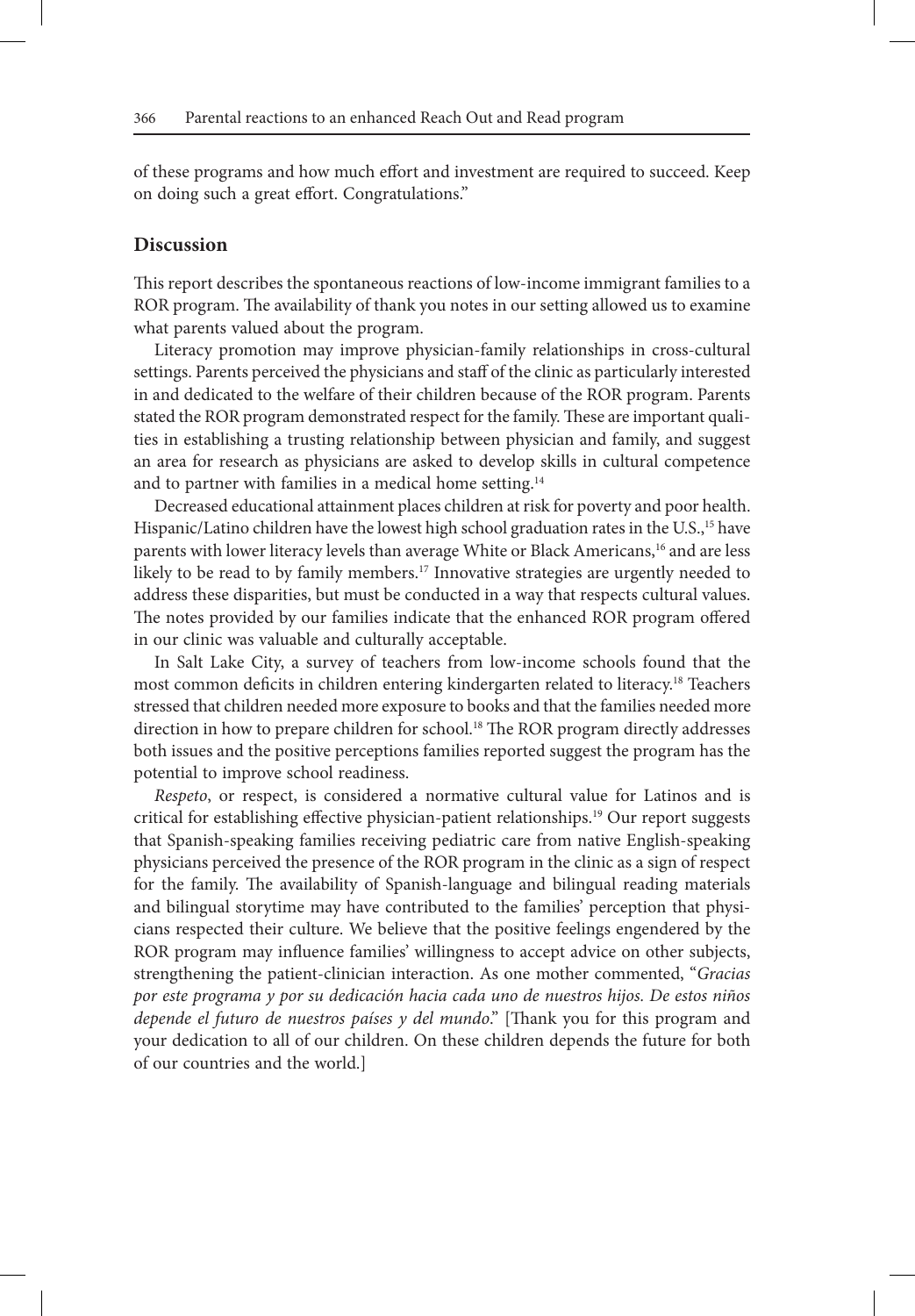## **Acknowledgments**

Portions of this research were presented at the Pediatric Academic Societies meeting on May 3, 2004 in San Francisco. The authors would like to thank the resident physicians who support the early literacy interventions at the University South Main Clinic. We also thank Paul C. Young, MD, for his review of the manuscript. The Reach Out and Read Program at the University South Main Clinic receives financial support from the National Reach Out and Read Organization, and the Foundations of Primary Children's Medical Center, Katherine Gilbert, Starbucks, and Target and the Travis Gurr Endowment for Children.

## **Notes**

- 1. Reach Out and Read National Center. About us. Boston, MA: Reach Out and Read National Center, 2006. Available at http://www.reachoutandread.org.
- 2. Needlman R, Silverstein M. Pediatric interventions to support reading aloud: how good is the evidence? J Dev Behav Pediatr. 2004 Oct;25(5):352–63.
- 3. High P, Hopmann M, LaGasse L, et al. Evaluation of a clinic-based program to promote book sharing and bedtime routines among low-income urban families with young children. Arch Pediatr Adolesc Med. 1998 May;152(5):459–65.
- 4. Golova N, Alario AJ, Vivier PM, et al. Literacy promotion for Hispanic families in a primary care setting: a randomized, controlled trial. Pediatrics. 1999 May;103(5 Pt 1):993–7.
- 5. High PC, LaGasse L, Becker S, et al. Literacy promotion in primary care pediatrics: can we make a difference? Pediatrics. 2000 Apr;105(4 Pt 2):927–34.
- 6. Sanders LM, Gershon TD, Huffman LC, et al. Prescribing books for immigrant children: a pilot study to promote emergent literacy among the children of Hispanic immigrants. Arch Pediatr Adolesc Med. 2000 Aug;154(8):771–7.
- 7. Silverstein M, Iverson L, Lozano P. An English-language clinic-based literacy program is effective for a multilingual population. Pediatrics. 2002 May;109(5):E76–81.
- 8. Donahue PL, Voelkl KE, Campbell JR, et al. The national assessment of educational progress (NAEP) 1998 reading report card for the nation and the states, NCES 1999- 500. Washington, DC: U.S. Department of Education, Office of Educational Research and Improvement, National Center for Education Statistics, 1999.
- 9. Denzin NK, Lincoln YS, eds. Handbook of qualitative research, 2nd edition. Thousand Oaks, CA: Sage Publications, 2000.
- 10. Marshall C, Rossman GB. Designing qualitative research. Thousand Oaks, CA: Sage Publications, 1998.
- 11. Deiner M, Wright C, Julian J, et al. Home literacy experiences among low socioeconomic, culturally diverse families: a pediatric literacy intervention program. Journal of Research in Childhood Education. 2003;18:148–58.
- 12. Garcia E. The education of linguistically and culturally diverse children. In: Spodek B, ed. Handbook of research on the education of young children. New York: Macmillan Reference Books, 1993.
- 13. Whitehurst GJ, Falco FL, Lonigan CJ, et al. Accelerating language development through picture book reading. Dev Psychol. 1988;24(4):552–9.
- 14. American Academy of Pediatrics Medical Home Initiatives for Children with Special Needs Project Advisory Committee. Policy statement: organizational principles to